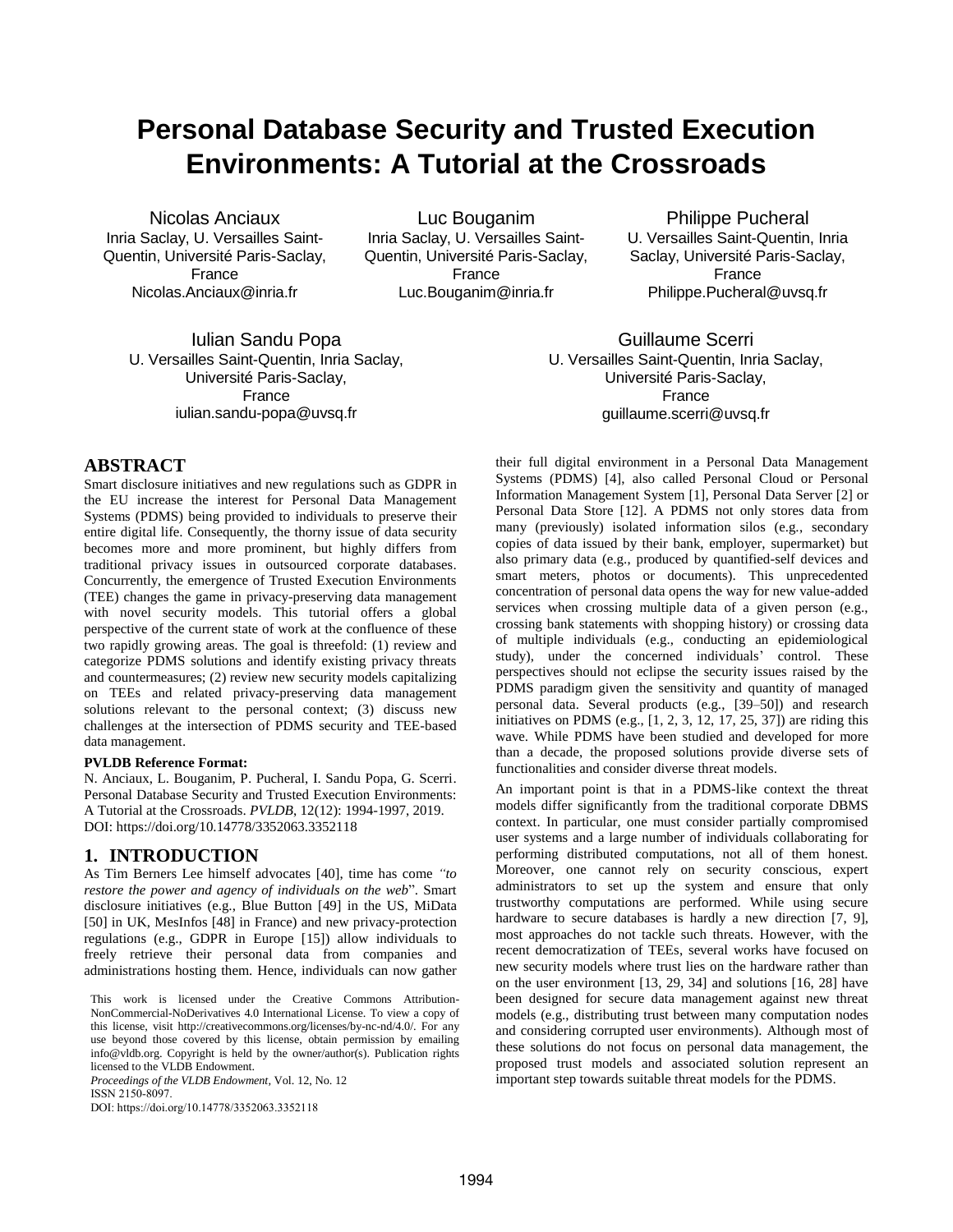This tutorial is at the crossroads of personal database security and TEE-based data management. It first reviews and categorizes the various PDMS alternatives in terms of provided functionalities, targeted threat models, trust models and security countermeasures (see Figure 1, Part 1). It then presents existing approaches for secure (distributed) data management focusing on TEE-based solutions (Part 2). Conclusions drawn from Parts 1 and 2 allow us to define an abstract architecture for an *extensive* and *secure* PDMS, and sketch important open research issues.

## **2. DETAILED TUTORIAL OUTLINE**

This tutorial consists of three parts having similar length detailed in the next subsections.

## **2.1 Personal Data Management Systems**

In the first part of the tutorial, we review, compare and categorize, academic PDMS proposals [1, 2, 3, 12, 17, 19, 25, 32, 33, 37] and industrial products representative of the current PDMS offer (CozyCloud [39], Inrupt [40], MyDex [41], Digi.me [42], Meeco [43], BitsAbout.Me [44], Perkeep [45], CloudLocker [46], MyCloud [47]). We also consider products targeting data storage and synchronization for personal applications like SpiderOak [11] which are related to PDMS. This review is driven by the analysis of provided *functionalities* with respect to the targeted *trust and security* models. Using this analysis, we classify the solutions according to their architecture (and hence threat models and security solutions) in five categories covering different functionalities with sometimes irreconcilable security approaches: *online PDMS* (e.g., [39, 43]), *zero-knowledge* solutions (e.g., [11, 41]), *home-cloud software* (e.g., [12, 17, 37]), *home cloud plugs* (e.g., [46, 47]) and *tamper-resistant* versions (e.g., [22]).



**Figure 1: Organization of the Tutorial**

Interesting conclusions can be drawn from this state-of-the-art analysis. Regarding the *functionality* aspect, **the whole life-cycle of personal data is targeted** overall. However, taken individually, the solutions only tackle some stages of the lifecycle: *data collection*, *storage*, *backup*, *cross*-*computations* or *data dissemination*. In particular, **distributed computations functionalities are only supported by very few proposals** even though such functionalities pave the way for Big Data computations with many applications in this context (recommendations, participative studies, training a neural network in patient communities, etc.). Notably, works addressing this step investigate solutions based on privacy preserving home cloud [28, 37] where data is under users' control at the edge of the network.

On the *trust and security* side, a first conclusion is that, **all the privacy threats addressed in the state-of-the-art solutions make sense in the PDMS context** to protect user's privacy and security in a meaningful way, from data snooping and secondary uses performed by cloud providers (e.g., data monetization) to corrupted applications or client devices (e.g., ransomware) to cite only a few. However, these threats are unequally covered by the considered PDMS architectures. More, a second (negative) conclusion is that **unifying the proposed countermeasures does not lead to a secure PDMS architecture**, mainly because building the union of the proposals would undeniably face irreconcilable architectural choices, with different and sometimes contradictory security measures and functionalities depending on the considered threat model. For example, combining a zeroknowledge encrypted storage with an online PDMS offering dataoriented computation functionalities would require returning all the individual's data to the client side and hence put it at risk.

To conclude this part, we derive the *extensible* set of functionalities to be implemented in a PDMS to cover the complete data life-cycle and list the privacy threats the PDMS must circumvent to be deemed *secure*. For each functionality, we identify its main specificities and highlight the way it differs from corporate data management systems from a security point of view.

## **2.2 TEE-based Data Management**

A majority of the works on secure database computations focus on outsourcing corporate databases to honest-but-curious cloud services to manage large sets of sensitive data. In this part of the tutorial, we first state the problem of extensible and secure PDMS as a 'mutual trust' problem (i.e., where data and query confidentiality and integrity should be guaranteed to both the individuals managing their own data and third parties accessing shared data or query results) and position the main privacypreserving database technologies in relation to this issue.

We then briefly introduce the TEE technology and the three main security properties it provides: (1) *isolation*: TEEs isolate the environment (including the OS) for the code it runs, which means that an attacker controlling the environment (even with root access) cannot influence the behavior of code executed within the TEE; (2) *confidentiality*: TEEs provide confidentiality against a compromised user/OS, ensuring that private data handled by the TEE may never be observed, except through explicit input/output of the code running inside a TEE; and (3) *attestation*: TEEs provide an attestation mechanism that allows the code running inside a TEE to prove its identity and provide guarantees that the result it produced was indeed obtained with that code. While TEEs aim at providing unconditional protection to the executed programs, a motivated attacker may still be able to perform so called side-channel attacks to gain information on the data processed inside TEEs [30, 36], leading to consider counter measures to protect –to some extent– against such attacks.

In this context, the first crucial threat for personal data management is a potentially compromised user system or mismanagement of the said system by a non-expert user. To this end, we investigate the TEE based existing solutions for securing a DBMS, as protecting a user 'from himself' is closely related to protecting a system against a corrupt system administrator. We first review the database computing techniques deploying secure hardware at the database server side [6, 7, 9]. Most techniques basically split the query processing in one part executed directly on the encrypted data and the other executed inside the secure hardware on cleartext data and make the processing oblivious to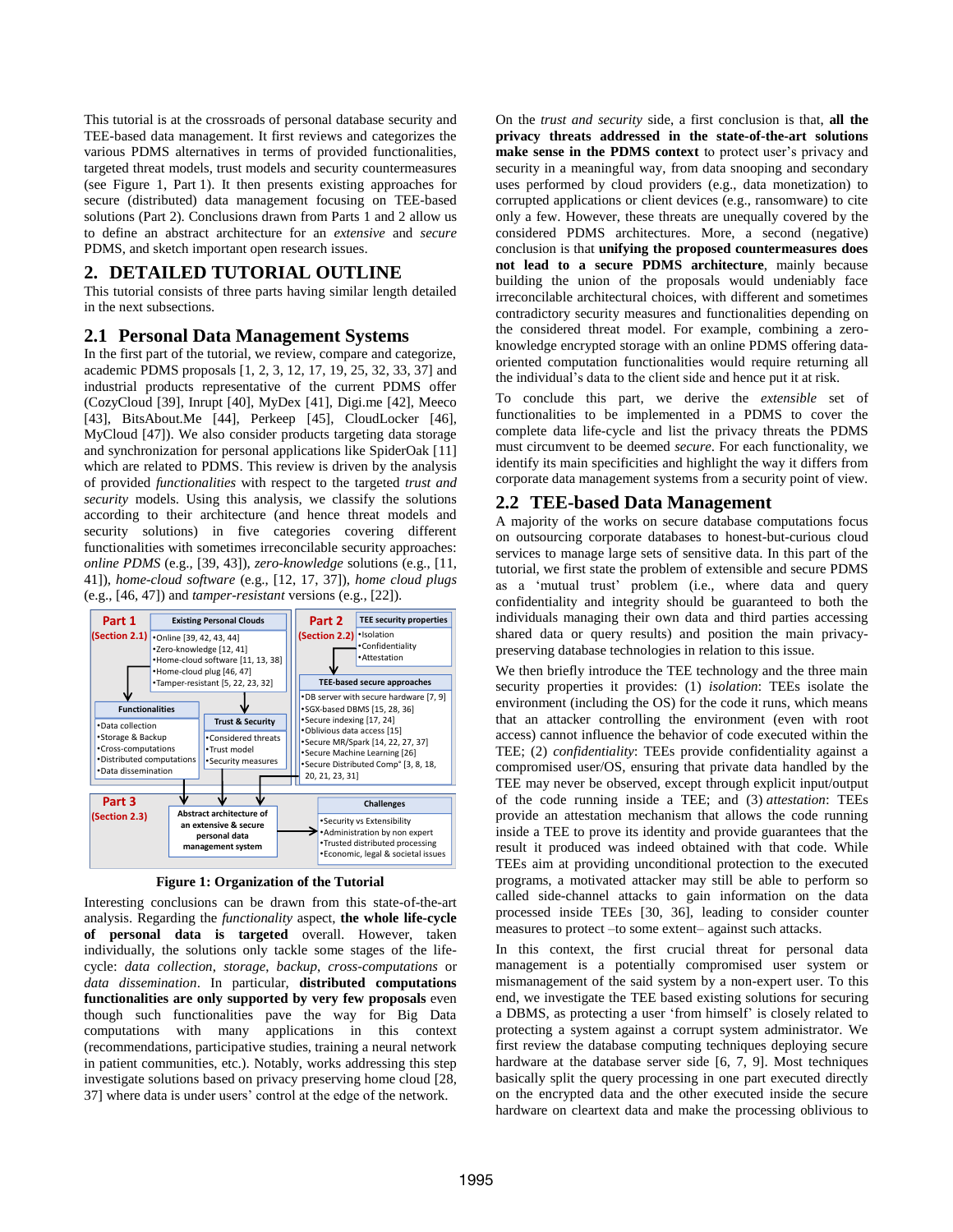prevent adversary learning anything from the data access pattern. Besides, we analyze recent Intel SGX-based database initiatives, with a focus on works where the security relies on a unique DBMS controller running in a single SGX enclave. We start from the implementation of very simple DBMS stores in SGX such as a key-value store [31], and then review proposal for performing advanced database operations in SGX, from secure indexing like HardIDX and Oblix [16, 24], to proposal dedicated to protect data access patterns analysis like ObliDB [14], up to the execution of an entire DBMS engine in SGX like EnclaveDB [28].

The second crucial issue is enabling mutually trusted data management between PDMS users and third parties in a distributed database setting. Emerging TEE-based solutions address the problem of outsourcing distributed computations in the cloud, leveraging TEEs for integrity and privacy guarantees. For example, [13, 27, 29] offer secure map-reduce frameworks using Intel's SGX, [26] proposes a machine learning framework and [38] offers a Spark SQL framework. These works do not tackle the problem of distributing trust between users, but they (at least partially) address the problem of obtaining integrity and security of computations over multiple TEEs, and can be viewed as a necessary step in this direction. We then focus on an initial line of work [8, 18] which consists in leveraging TEEs for distributing trust between actors during a distributed computation.

## **2.3 Reference Architecture and Challenges**

Finally, we draw conclusions from the first two parts and show how one could leverage existing TEE-based solutions at various levels to address the specific threats associated with personal data management. We then derive a reference architecture for a TEE based PDMS. A first important challenge linked to the design of such a PDMS architecture is rooted in the tension between PDMS security, rich data processing and mutual trust. Few recent works go into this direction. [4] envisions a minimal Secure Core implementing a basic set of operations, extended with richer but untrusted data processing operators implemented in TEEs. We further illustrate the database challenges in the case of collective or distributed queries and focus on the problem of concretely implementing distributed data processing without leaks and using TEEs to propagate trust between a large number of users contributing to a common processing task. We review here a few initial proposals applied to specific privacy preserving database computations with dataflow control [3, 20, 21, 23, 32].

Several other challenges relate to the control tools enabling nonexpert users to effectively regulate the dissemination and usage of their data. While preliminary works exist regarding access control enforcement with TEEs [10, 35], much is left to do to tackle usage control. Finally, the reciprocal entanglements between economic, legal, societal and technological aspects of personal data management also constitute major concerns.

## **3. TUTORIAL OUTCOME**

This tutorial is devoted to a large audience, from industrials involved in personal data management, to researchers and computer scientists working on data management and data security issues. We expect the audience to gain a better perception of the fundamental security properties needed at each step of the personal data life-cycle, helping to identify hidden flaws linked to architectural choices. The public can also get a broad view of the PDMS landscape and obtain an insight of the main research challenges linked to secure personal data management and the impact of recent TEE research on these challenges. Finally, we hope this tutorial will help the audience perceive how architectural choices in the personal data domain disrupt established principles of accountability between platform providers, data controllers and individuals.

## **4. PRESENTERS BIOGRAPHIES**

All presenters are members of PETRUS (Personal and Trusted Cloud) group at Inria and UVSQ. PETRUS conducts research on secure personal cloud architectures, privacy preserving administration models and enforcement, global distributed processing and economic, legal and societal issues of the personal cloud. PETRUS has recently launched an Inria Innovation Lab named OwnCare, which aims at building a TEE-based secure medical-social personal cloud facilitating the coordination of home care for elderly people. This secure personal cloud is being deployed over 10.000 patients in the Yvelines district in France.

*Nicolas Anciaux* is a research director at Inria Saclay-Ile de France and heads the PETRUS team. His main research interest is in secure database processing using trusted hardware, data sharing models and large-scale distributed processing on personal data.

*Luc Bouganim* is a research director at Inria Saclay-Ile de France and technical coordinator of the OwnCare Inria Innovation Lab. His research interests are on secure (personal) data management using TEEs, decentralized query execution and modern storage.

*Philippe Pucheral* is full Professor at UVSQ and head of the OwnCare Inria Innovation Lab. His main research interest is on data management embedded in secure hardware and TEE-based decentralized querying protocols.

*Iulian Sandu Popa* is an Associate Professor at UVSQ. His research interests include secure distributed data management, spatiotemporal databases and mobile data management.

*Guillaume Scerri* is an Associate Professor at UVSQ. His research interests include provable security of systems based on TEEs and distributed cryptographic protocols.

#### **5. ACKNOWLEDGEMENTS**

This research is partially supported by the ANR PerSoCloud grant no ANR-16-CE39-0014.

#### **6. REFERENCES**

- [1] S. Abiteboul, and A. Marian. Personal information management systems. *EDBT Tutorial*, 2015.
- [2] T. Allard, N. Anciaux, L. Bouganim, Y. Guo, L. L. Folgoc, B. Nguyen, P. Pucheral, I. Ray, and S. Yin. Secure personal data servers: a vision paper. *PVLDB*, 3(1), 25-35, 2010.
- [3] N. Anciaux, P. Bonnet, L. Bouganim, B. Nguyen, I. S. Popa, and P. Pucheral. Trusted cells: A sea change for personal data services. *CIDR*, 2013.
- [4] N. Anciaux, P. Bonnet, L. Bouganim, B. Nguyen, P. Pucheral, I. S. Popa, and G. Scerri. Personal data management systems: The security and functionality standpoint. *Inf. Syst.*, 80:13–35, 2019.
- [5] N. Anciaux, L. Bouganim, P. Pucheral, Y. Guo, L. L. Folgoc, and S. Yin. Milo-db: a personal, secure and portable database machine. *Distributed and Parallel Databases*, 32(1):37–63, 2014.
- [6] A. Arasu, K. Eguro, M. Joglekar, R. Kaushik, D. Kossmann, and R. Ramamurthy. Transaction processing on confidential data using cipherbase. In *ICDE*, 435–446, 2015.